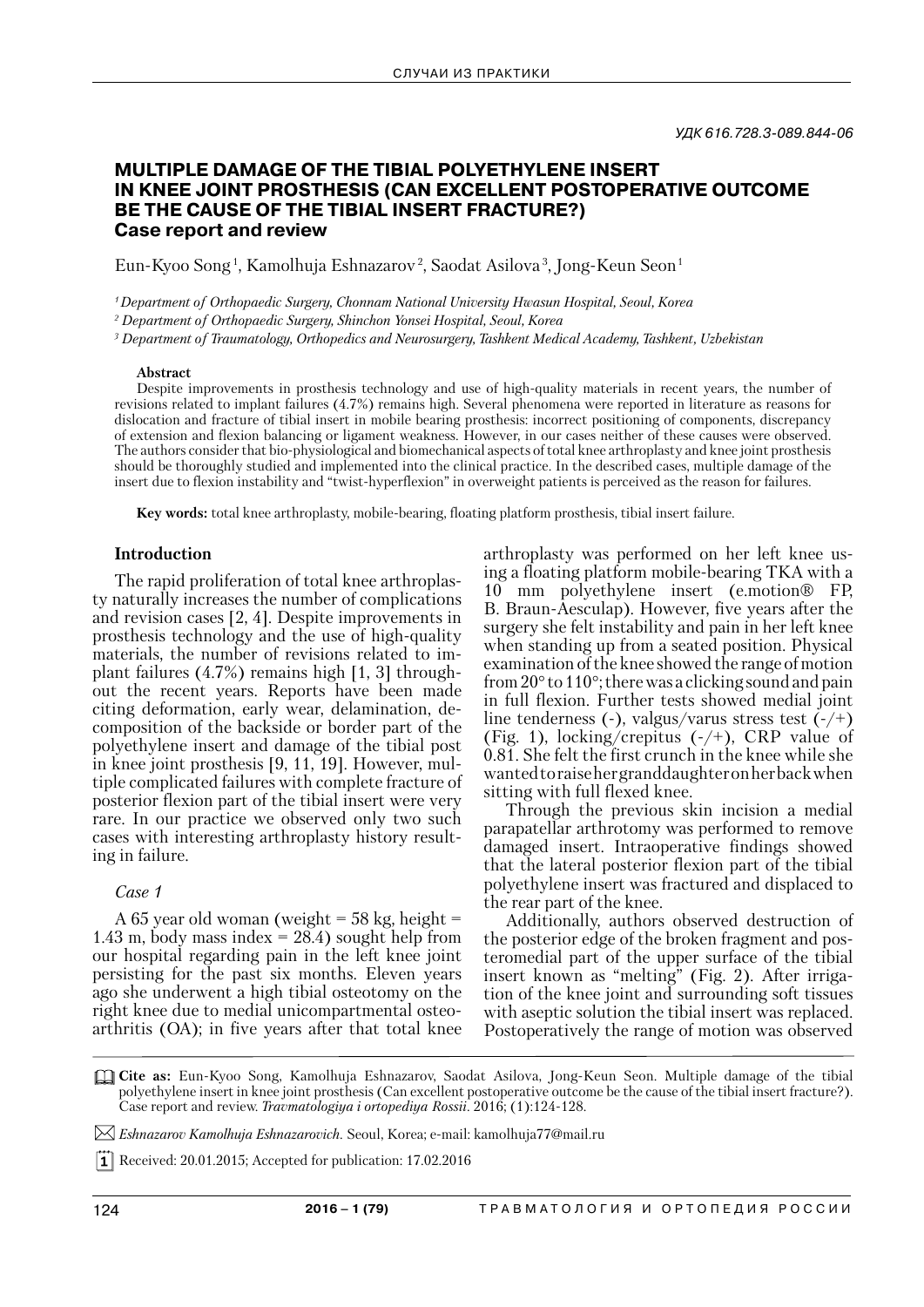from 0° to 130° of flexion. The patient was discharged four days after surgery following medical treatment and physiotherapy.



**Fig. 1.** Stress test with lateral femorotibial subluxation



**Fig. 2.** Destruction of the tibial polyethylene insert as «Melting» **Fig. 3.** Radiographs before revision damaged

## *Case 2*

A 59 year old woman (body mass index = 26.7) complained of the right knee pain during previous two weeks. Eight years ago the patient was arthroscopically diagnosed with a Baker's cyst, and subsequently underwent an open cystectomy in a private hospital. Three years ago she underwent a computer navigated TKA (using a floating platform mobile bearing prosthesis with a 10 mm thick polyethylene bearing (e.motion® FP, B. Braun-Aesculap) in our hospital due to OA in the right knee.

She felt a sudden onset, sharp pain in her right knee while walking downstairs. No swelling or knee motion limitation was reported at the time. The range of motion during right knee examination was observed from 0° to 130°; there was clicking sound and pain during full flexion. Further tests showed patellar tendon tenderness (+), valgus/varus stress test  $(+/+)$ , locking/crepitus  $(+/+)$ , CRP value of 0,83. Radiographs showed reduction in the distance between the femoral and tibial components (Figure 3). The patient associates pain with a daily routine sitting position while working on a kale farm, pain onset she noticed a month ago when trying to lift heavy goods from a seated position with flexed knee.



prosthesis

Revision TKA was performed using a standard mid-line incision and medial parapatellar arthrotomy. Intraoperative findings showed that the lateral posterior flexion part of the tibial polyethylene insert was fractured and a broken fragment was displaced towards the anterior part of the knee. In addition, the anterior segment of the backside of the tibial polyethylene insert was broken off and freely moving within the joint. The displaced insert changed its position during flexion and extension (Fig. 4).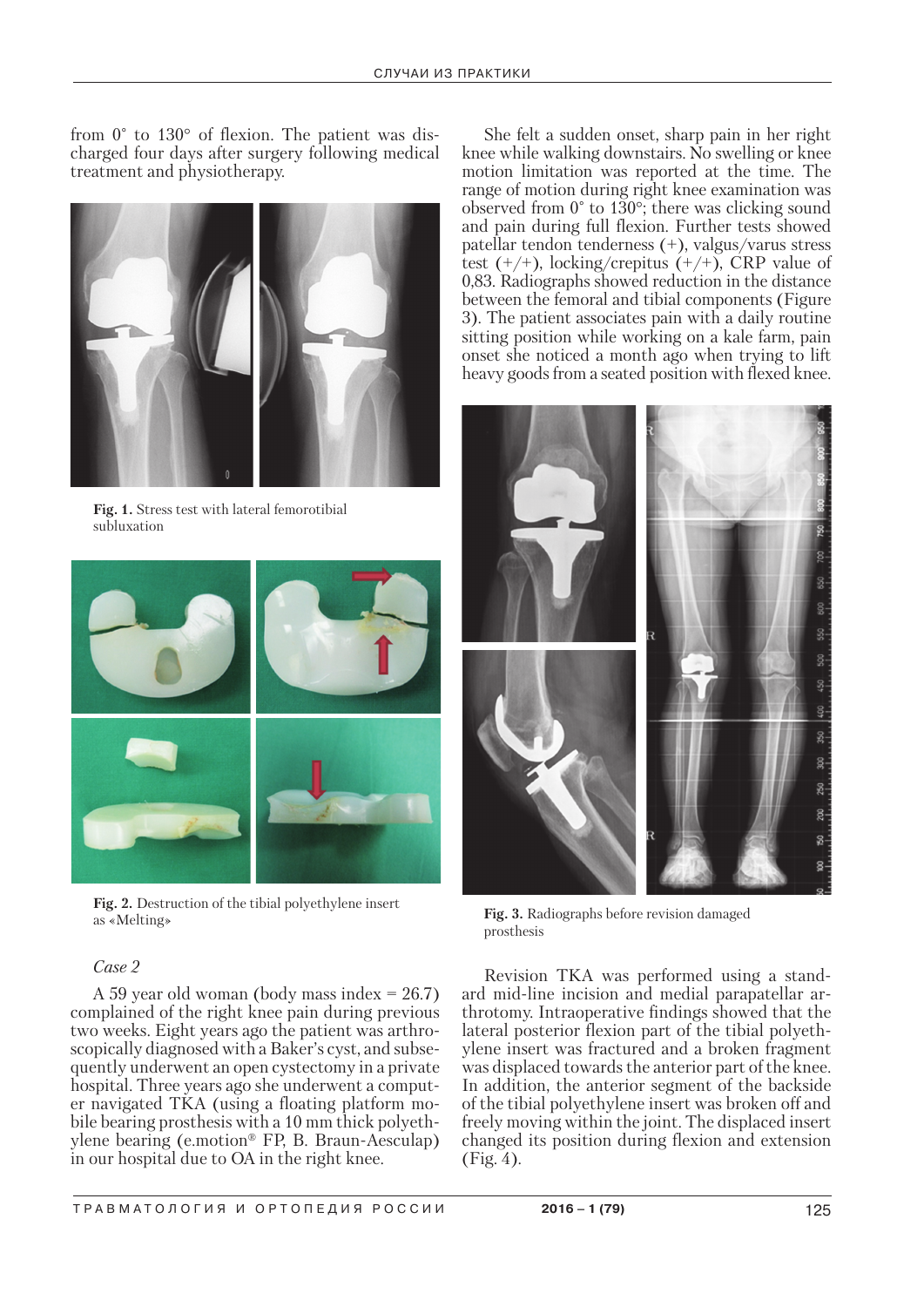

**Fig. 4.** Multiple fractures of the tibial polyethylene insert

After removing polyethylene remnants and performing irrigation the tibial insert was replaced. Postoperatively, range of motion was from 5° to 125° of flexion. After a routine postoperative therapy the patient was relieved and discharged from the hospital.

## **Discussion**

Analysis of 391.913 primary TKAs showed that 36.307 (9.3%) revisions were performed due to loosening, infection, periprosthetic fractures and other reasons, among those revisions due to implant failures rates 0.44% [20]. Other authors reported revision rates related to implant failure in range from 0,073 to 0.94% [7, 15, 18].

Several researchers reported excellent postoperative TKA outcomes using mobile bearing e. motion® floating platform with a cruciate retaining design [5, 10, 13]. They believe that limitation of the platform movement during the flexion, extension and rotation prevents dislocations and early failure of the insert. However, our studies showed some cases [17, 24] where theoretically an increase in tibial insert failures should have been expected. Therefore, authors consider it not sufficient to rely only on kinematic limitations in clinical practice.

Several phenomena were described in literature as reasons for dislocation of the tibial insert in mobile bearing prosthesis: impingement of the insert with osteophyte or soft tissues during activities, incorrect positioning of prosthesis components, discrepancy of extension and flexion balance or ligaments weakness [8, 13, 22]. However, neither clinical examinations nor intra-operative findings revealed above as possible reasons for dislocation.

Only a similar mechanism of crepitus onset allows us to suppose that such fractures must evolve due to "twist-hyperflexion" in overweight patients. H. Shimagaki et al affirmed that the hyperflexion of TKA leads to a progression of a downward strength on the posterior half of the tibia polyethylene insert  $[21, 23]$  and the authors consider that in such circumstances the increase in action force and simultaneous movement of the rotation axis may result in overloading of certain parts of the insert. Finally, misbalancing of the action force can lead to fracture of tibial insert with or without dislocation. At the same time this angular friction could be a reason for damage of the posterior side of the insert before breakage, and after displacement of a broken fragment the full incongruence of the component surface and constant knee motion can lead to a damage of the tibial polyethylene insert known as «melting» (Fig. 2). Actually, the opinions and conclusions of many authors create a certain paradox where a satisfactory range of motion almost identical to physiological norm without restriction is considered to be an excellent result [10, 23], when namely good recovery of the knee joint motion leads to serious complications.

Despite multiple research, improvements in implants quality, surgical technique and clinical outcomes [6, 14, 16], based on own practical experience and some case reports contributed by other researchers [12, 19, 24] the authors consider that bio-physiological and biomechanical aspects of total knee arthroplasty and knee joint prosthesis should be thoroughly studied and implemented into the clinical practice. In the described cases, multiple damage of the insert due to flexion instability and "twist-hyperflexion" in overweight patients is perceived as the reason for failures.

## **Conflict of interest:** none.

## **References / Литература**

- 1. Baker RP, Masri BA., Greidanus NV, Garbuz DS. Outcome after isolated polyethylene tibial insert exchange in revision total knee arthroplasty. *J Arthroplasty.* 2013; 28(1):1-6.
- 2. Bansal A, Khatib ON, Zuckerman JD. Revision total joint arthroplasty: the epidemiology of 63,140 cases in New York State. *J Arthroplasty*. 2014; 29(1):23-27.
- 3. Bozic KJ, Kurtz SM, Lau E et al. The epidemiology of revision total knee arthroplasty in the United States. *Clin Orthop Relat Res*. 2010; 468:45-51.
- 4. Culliford D, Maskell J, Judge A, Cooper C, Prieto-Alhambra D, Arden N et al. Future projections of total hip and knee arthroplasty in the UK: results from the UK. Clinical Practice Research Datalink. *Osteoarthritis Cartilage.* 2015; 23:594-600.
- 5. Geiger F, Mau H, Krüger M et al. Comparison of a new mobile-bearing total knee prosthesis with a fixed-bearing prosthesis: a matched pair analysis. *Arch Orthop Trauma Surg.* 2008; 128:285.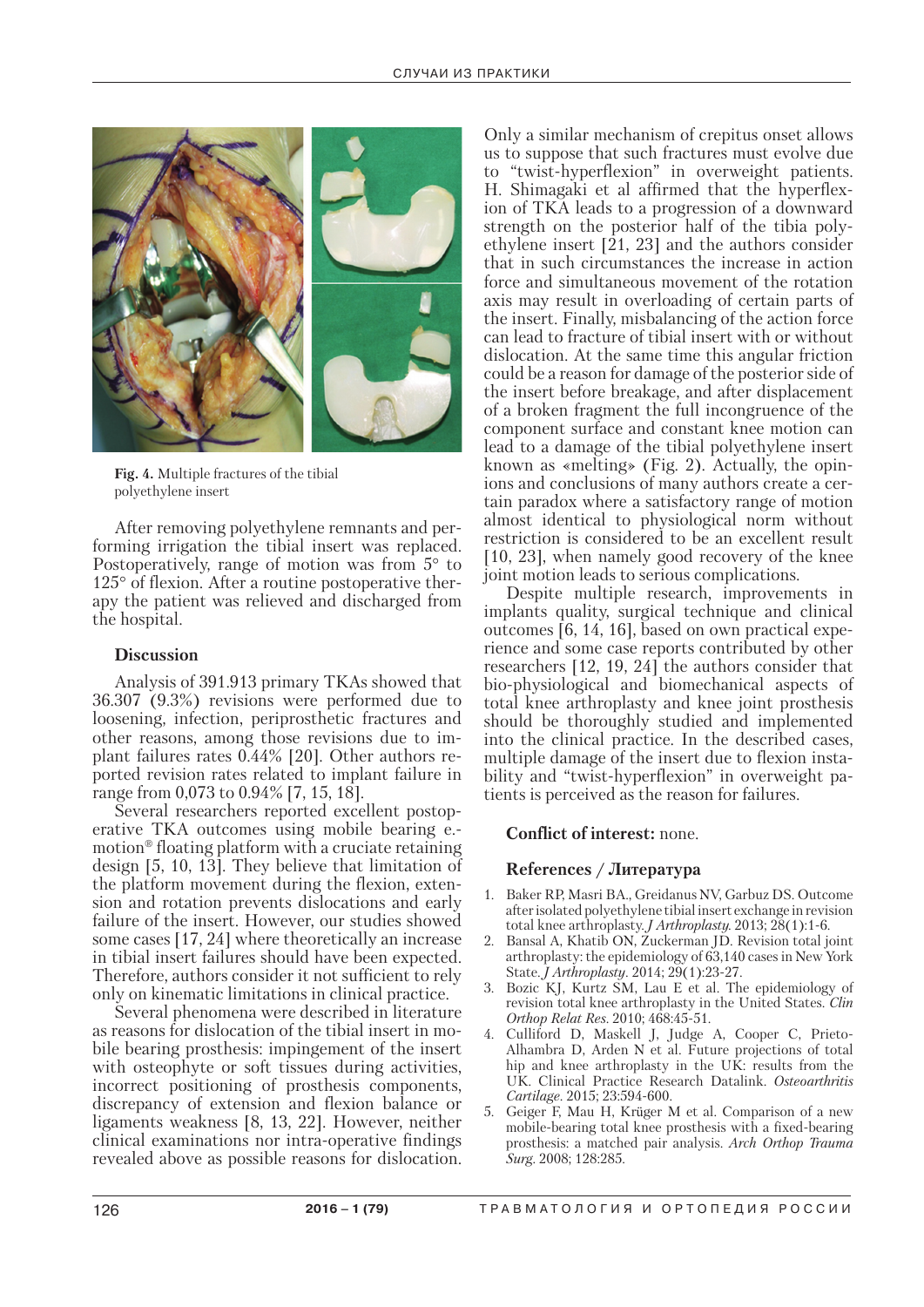- 6. Gilbert SL, Rana AJ, Lipman JD, Wright TM, Westrich GH. Design changes improve contact patterns and articular surface damage in total knee arthroplasty. *Knee*. 2014; 21(6):1129-1134.
- 7. Gøthesen Ø, Espehaug B, Havelin L et al. Survival rates and causes of revision in cemented primary total knee replacement: a report from the Norwegian arthroplasty register 1994–2009. *Bone Joint J.* 2013; 95(5):636-642.
- 8. Hwang BH, Lee WS, Park KK et al. Anterior-posterior glide mobile-bearing total knee arthroplasty complications related to prosthesis design. *J Arthroplasty.* 2011; 26(8):1438-1444.
- 9. In Y, Sur YJ, Won HY, Moon YS. Recurrent dissociation of the tibial insert after mini-subvastus posterior-stabilized total knee arthroplasty: a case report. *Knee*. 2011; 18(6):461-463.
- 10. Kim TK, Chang CB, Kang YG, Chung BJ, Cho HJ, Seong SC. Early clinical outcomes of floating platform mobile bearing TKA: longitudinal comparison with fixed bearing TKA. *Knee Surg Sports Traumatol Arthrosc.* 2010; 18(7):879-882.
- 11. Kumar N, Yadav C, Raj R, Yadav S. Fracture of the polyethylene tibial post in a posterior stabilized knee prosthesis: A case report and review of literature. *J Orthopaedics*. 2015; 12(3):160-163.
- 12. Lee CS, Chen WM, Kou HC, Lo WH, Chen CL. Early nontraumatic fracture of the polyethylene tibial post in a NexGen LPS-Flex posterior stabilized knee prosthesis. *J Arthroplasty.* 2009; 24(8):1292-1292.
- 13. Lee DH, Lee DK, Shin YS, Han SB. Mid-term outcomes of floating platform mobile-bearing total knee arthroplasty under navigational guidance with a minimum 4-year follow-up. *J Arthroplasty*. 2013; 28(10):1801-1805.
- 14. Lockard CA, Sanders AP, Raeymaekers B. An experimental approach to determining fatigue crack size in polyethylene tibial inserts. *J Mech Behavior Biomed Mater*. 2015; 54:106-114.
- 15. Maas A, Kim TK, Miehlke RK, Hagen T, Grupp TM. Differences in anatomy and kinematics in Asian and

Caucasian TKA patients: influence on implant positioning and subsequent loading conditions in mobile bearing knees. *BioMed Res Int.* 2014, 2014; 2014:612838. doi: 10.1155/2014/612838.

- 16. Pruitt LA. Deformation, yielding, fracture and fatigue behavior of conventional and highly cross-linked ultra high molecular weight polyethylene. *Biomaterials*. 2005; 26:905-915.
- 17. Ridgeway S, Moskal JT. Early instability with mobilebearing total knee arthroplasty. A Series of 25 cases. *J Arthroplasty.* 2004; 19(6):686-693.
- 18. Robertsson O, Knutson K, Lewold S, Lidgren L. The Swedish Knee Arthroplasty Register 1975–1997: an update with special emphasis on 41,223 knees operated on in 1988–1997. *Acta Orthop Scand*. 2001;  $72(5):503-513.$ <br>19. Rutten SGM,
- Janssen RPA. Spontaneous late dislocation of the high flexion tibial insert after Genesis II total knee arthroplasty. A case report. *Knee*. 2009; 16(5):409-411.
- 20. Sadoghi P, Liebensteiner M, Agreiter M. et al. Revision surgery after total joint arthroplasty: a complicationbased analysis using worldwide arthroplasty registers. *J Arthroplasty.* 2013; 28(8):1329-1332.
- 21. Shimagaki H, Bechtold JE, Sherman RE, Gustilo RB. Stability of initial fixation of the tibial component in cementless total knee arthroplasty. *J Orthop Res.* 1990; 8:64-71.
- 22. Thompson NW, Wilson DS, Cran GW, Beverland DE, Stiehl JB. Dislocation of the rotating platform after low contact stress total knee arthroplasty. *Clin Orthop Relat Res.* 2004; 1:207-211.
- 23. van Graan W, van der Merwe W. The influence of posterior condylar offset on maximum knee flexion: a retrospective analytical study. *SA Orthop J.* 2014; 13(1):65-68.
- 24. Yoon JR, Jeong HI, Oh KJ, Yang JH.Bilateral condyle fracture of tibial insert in mobile bearing total knee arthroplasty. *Knee*. 2014; 21(1):318-321.

### INFORMATION ABOUT AUTHORS:

*Eshnazarov Kamolhuja E.* – MD, Department of Orthopaedic Surgery, Shinchon Yonsei Hospital, Seoul, Korea

*Jong Keun Seon* – MD, PhD, Department of Orthopaedic Surgery, Chonnam National University, Hwasun Hospital, Seoul, Korea

*Eun-Kyoo Song* – MD, PhD, Professor, Department of Orthopaedic Surgery, Chonnam National University, Hwasun Hospital, Seoul, Korea

*Asilova Saodat Ubaevna* – MD, Professor, Department of Traumatology, Orthopedics and Neurosurgery Tashkent Medical Academy, Tashkent, Uzbekistan